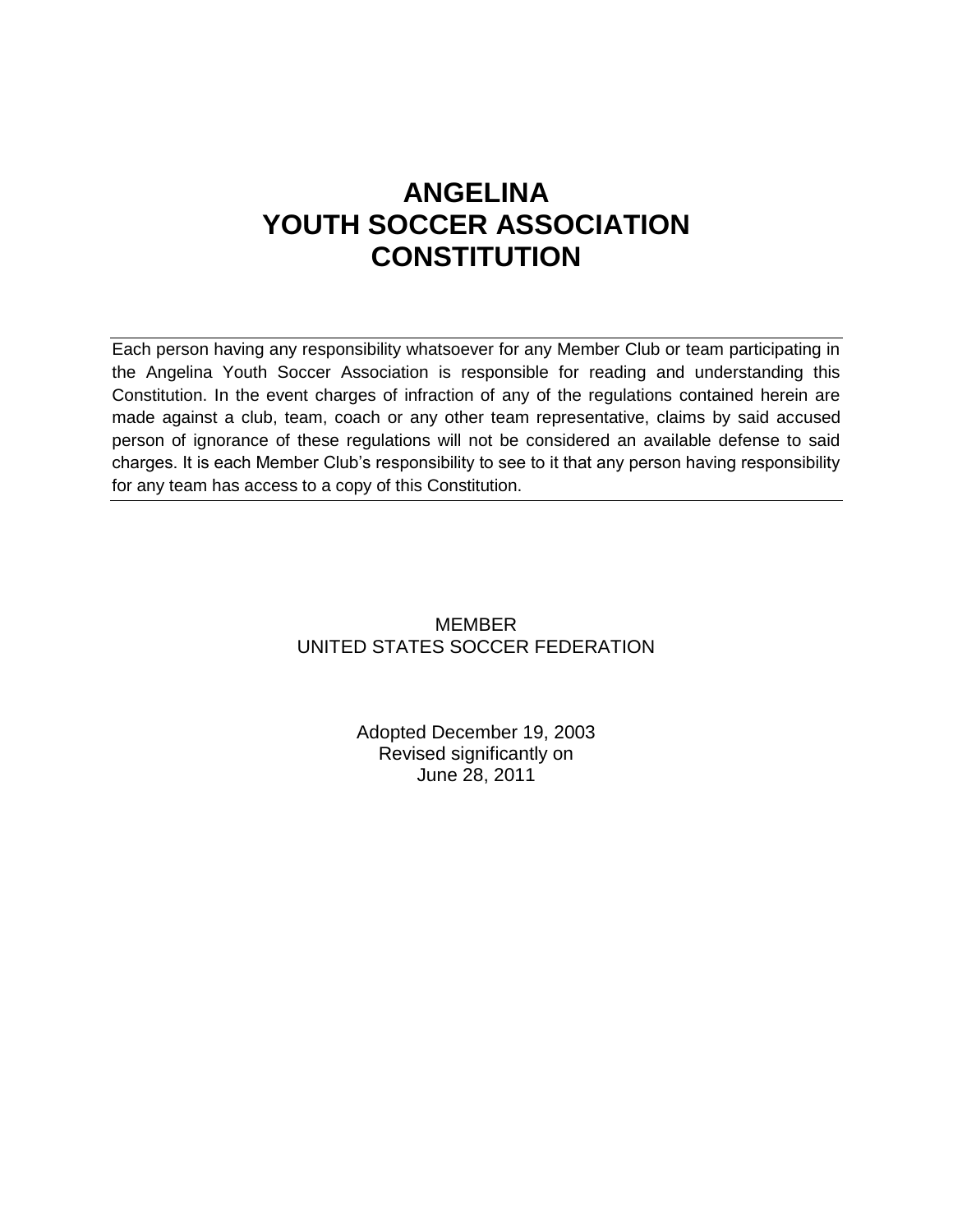## **TABLE OF CONTENTS**

## Page

| ARTICLE 11 - DISCIPLINE OF MEMBER CLUBS, OFFICERS AND DIRECTORS 6 |  |
|-------------------------------------------------------------------|--|
|                                                                   |  |
|                                                                   |  |
|                                                                   |  |
|                                                                   |  |
|                                                                   |  |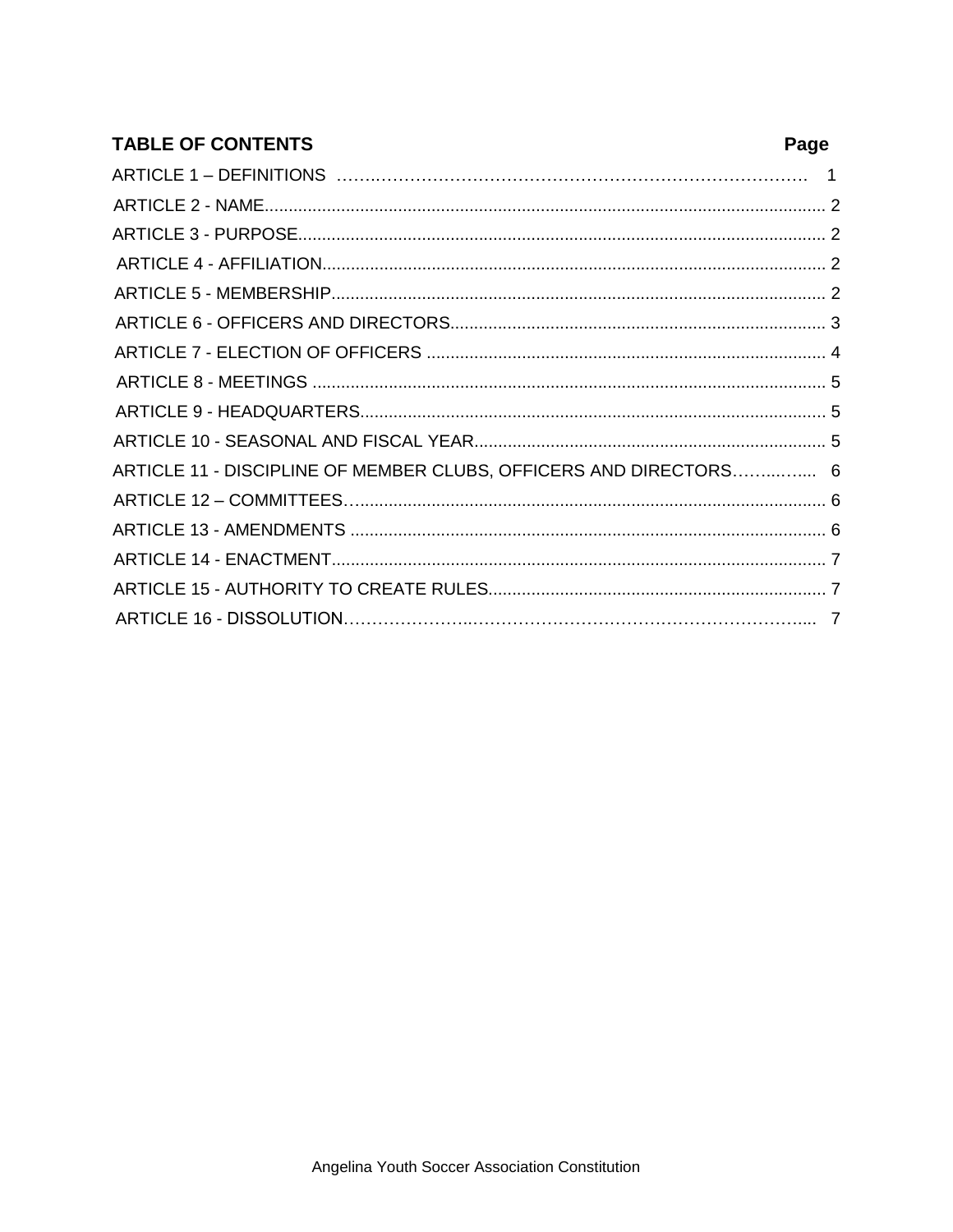## **ANGELINA YOUTH SOCCER ASSOCIATION CONSTITUTION**

#### **ARTICLE 1 – DEFINITIONS**

- 1.1 "ANYSA": Angelina Youth Soccer Association
- 1.2 "Association": the Angelina Youth Soccer Association.
- 1.3 "Administrator": Registrar/Administrator for the Association hired by the Board to perform the administrative duties set forth in this Constitution and the Bylaws and other such duties as assigned by the President of the Association.
- 1.4 "Board": Board of Directors of the Association.
	- 1.4.1 Number to be at least eight (8) including officers but not more than 15 total members.
- 1.5 "Bylaws": the Bylaws of the Association as in effect from time to time.
- 1.6 "Directors": Non-titled Board Members.
- 1.7 "Discipline and Protest Committee": as such term is defined in the Bylaws.
- 1.8 "Elected Officers": the Association's President and Vice President
- 1.9 "Fiscal Year": as set forth in Section 10.2.
- 1.10 "Individual Members": the players registered in the Member Clubs and such players' parents and/or guardians, the Association's coaches and supporters and members of the Board.
- 1.11 "Member Club": the youth soccer clubs that are members of the Association, including Angelina Youth Soccer Club, Lufkin Futbol Club, and such other clubs as may from time to time be approved by the Association according to this Constitution.
- 1.12 "Officers": the Elected and Appointed Officers of the Association.
	- 1.12.1 Appointed Officers are the Secretary and the Treasurer
- 1.13 "Quorum": as set forth in Section 8.2.
- 1.14 "Registered Fall Season Players": the players registered with any one Member Club during the most recently completed fall season, as determined by the Administrator.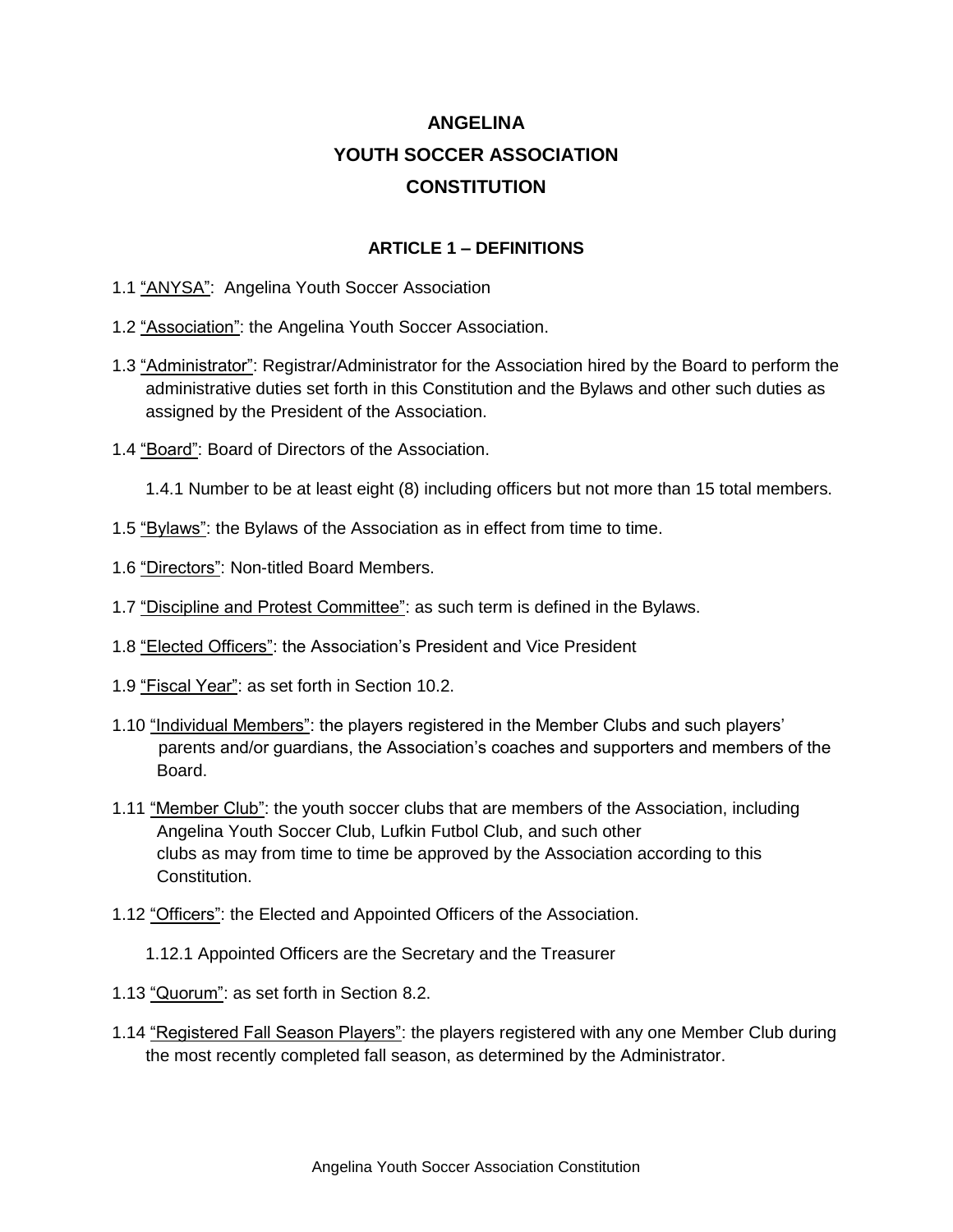- 1.15 "Rules of Competition": the Rules of Competition set forth in the Association's Goldbook posted on the Association's website www.angelinayouthsoccer.org.
- 1.16 "Sponsor": STYSA or such other regional or national youth soccer organization with which the Association affiliates.
- 1.17 "STYSA": South Texas Youth Soccer Association.
- 1.18 "USSF": United States Soccer Federation.
- 1.19 "USYS": United States Youth Soccer.

#### **ARTICLE 2 - NAME**

2.1 The name of this organization shall be the ANGELINA YOUTH SOCCER ASSOCIATION (the "Association").

#### **ARTICLE 3 - PURPOSE**

- 3.1 It shall be the purpose of the Association to foster and promote youth soccer. The Association shall teach good sportsmanship, educate youth participants in the fundamentals of the game of soccer, promote the game of soccer and conduct such other educational activities as it shall deem appropriate to the promotion of youth soccer.
- 3.2 The Association shall be a nonprofit organization, incorporated in the State of Texas. The Association shall be subject to the rules set forth in this Constitution, its Bylaws and Rules of Competition.

#### **ARTICLE 4 - AFFILIATION**

4.1 The Association shall be affiliated with the USSF. The Association and its Member Clubs shall be affiliated with USYS, STYSA, or any other national or regional youth soccer association approved by and a member of the USSF (STYSA or such other regional or national organization with which the Association affiliates is hereinafter referred to as the "Sponsor").

#### **ARTICLE 5 - MEMBERSHIP**

- 5.1 The Association shall be composed of:
	- 5.1.1 Each Member Club shall retain its own autonomy subject to its adherence to the Association's Constitution, Bylaws and Rules of Competition and decisions of the Board.
	- 5.1.2 Individual Members, but the Individual Members shall have no voting rights, unless they are members of the Board.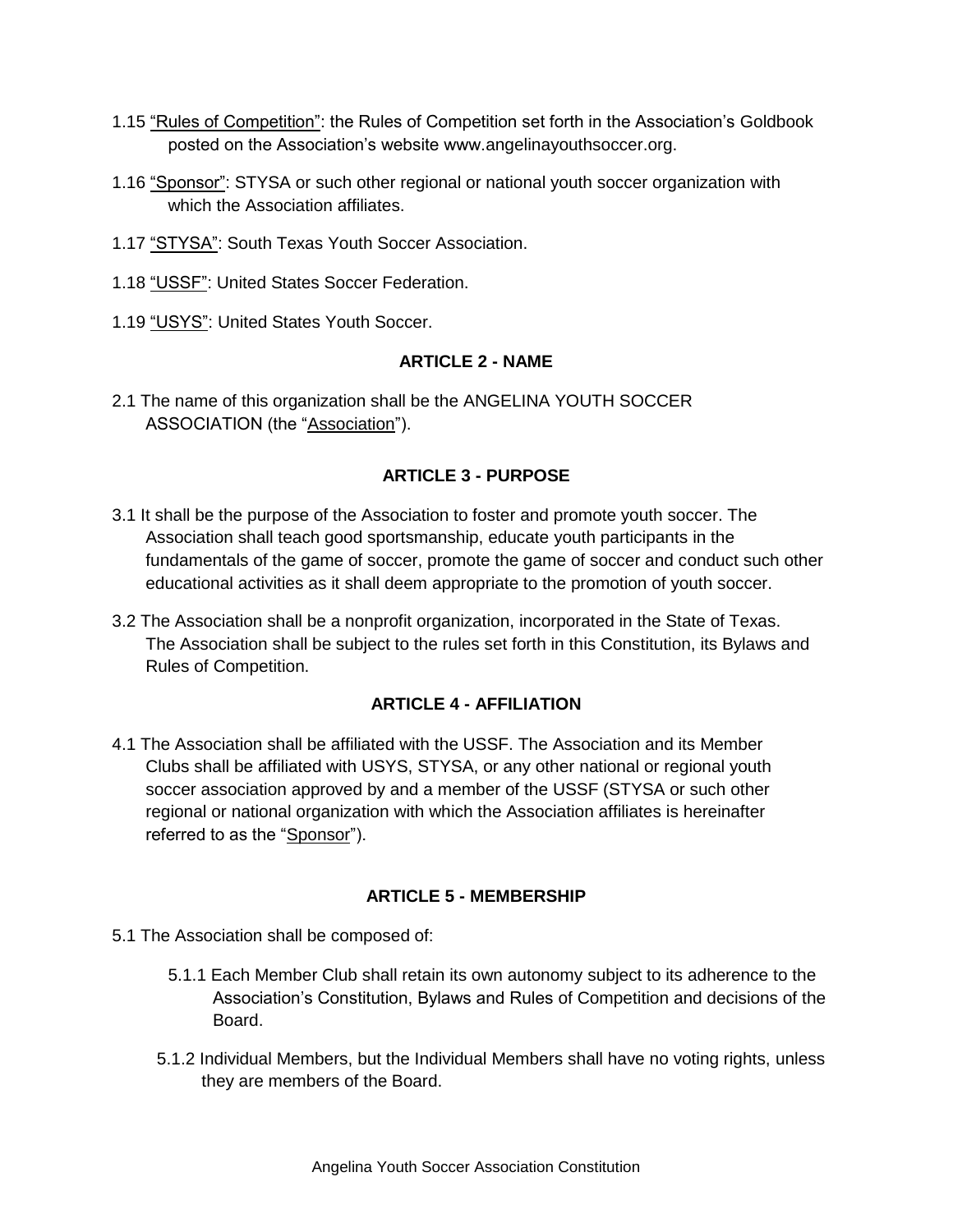#### **ARTICLE 6 - OFFICERS AND DIRECTORS**

- 6.1 The business, property and activities of the Association shall be managed by the Board. The Board shall consist of:
	- A. President
	- B. Vice President
	- C. Secretary
	- D. Treasurer
	- E. Several Non-titled Members
- 6.3 The members of the Board shall receive no compensation for their services to the Association.
- 6.4 The Board shall have the power to manage the business and affairs of the Association, including the performance of the following duties:
	- 6.4.1 Interpret and enforce the Association's Constitution, Bylaws and Rules of Competition and decisions of the Board;
	- 6.4.2 Establish all Association fees and charges, subject to the exceptions set forth in Section 11;
	- 6.4.3 Levy fees and fines on Member Clubs subject to the exceptions set forth in Section 11;
	- 6.4.4 Establish and administer the Association's Constitution, Bylaws and Rules of Competition;
	- 6.4.5 Resolve all disputes, protests and appeals with respect to the Association rules, except as provided otherwise in the Association's Constitution, Bylaws and Rules of Competition or when the Association's authority to do so is superseded by the Sponsor or the USSF;
	- 6.4.6 Establish and coordinate or approve all inter-association play and tournaments;
	- 6.4.7 Formulate a budget to be approved by a majority vote of the Board
	- 6.4.8 Make ultimate hiring decisions regarding persons employed or compensated by the Association;
	- 6.4.9 Approve the compensation of any person employed or otherwise compensated by the Association; and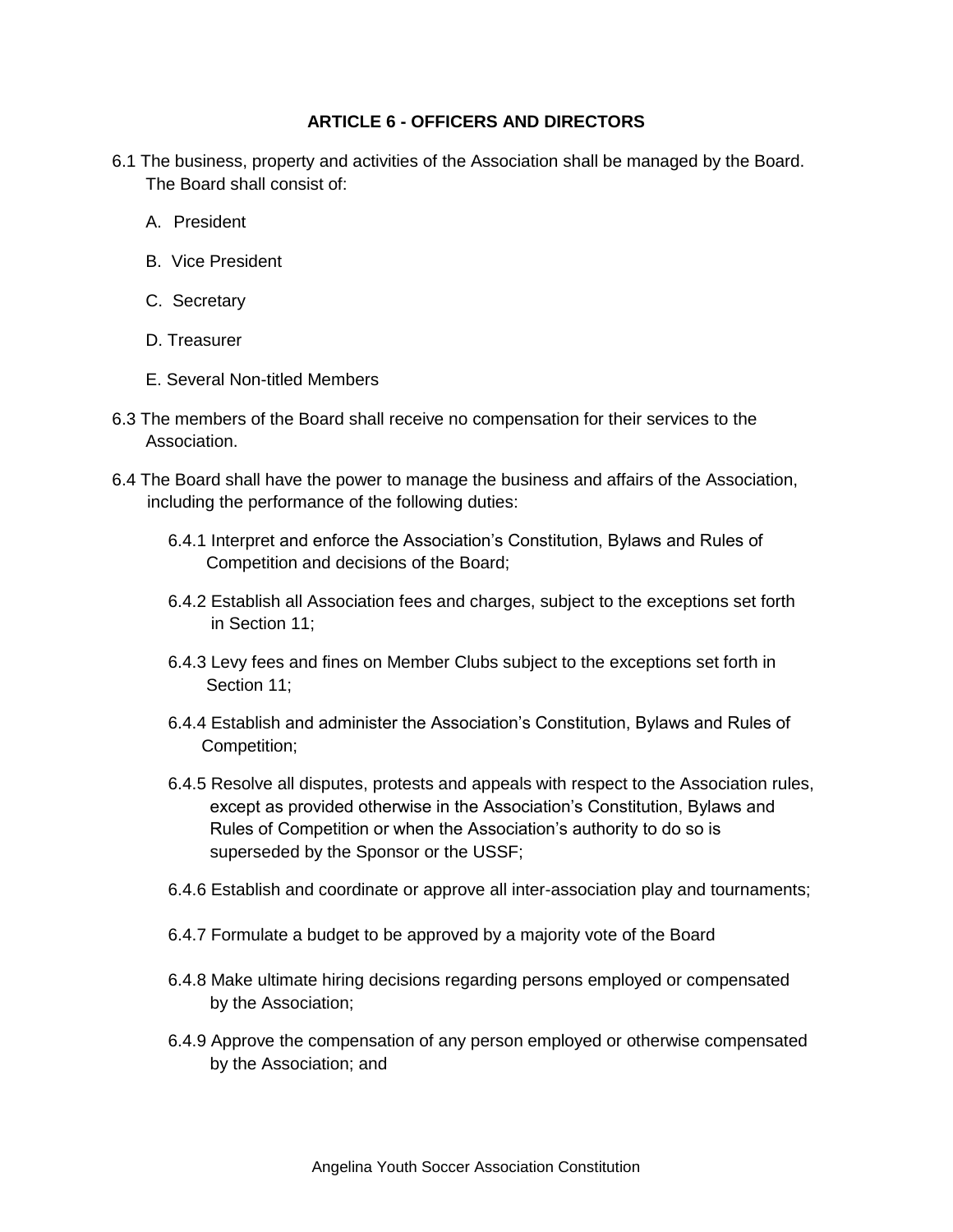6.4.10 Carry out all other duties and responsibilities as specified in the Association's Constitution, Bylaws and Rules of Competition.

#### **ARTICLE 7 - ELECTION & APPOINTMENT OF OFFICERS**

- 7.1 Election and appointment of officers shall take place at the Association's November meeting.
- 7.2 The President shall appoint a nominating committee no later than September meeting to propose a slate of qualified candidates for the office(s) scheduled to become vacant in the coming year. The proposed slate of officer(s) shall be mailed to all Board Members no less than fifteen (15) days prior to the November meeting. For the purposes of this section, delivery of such notice may be accomplished through the use of electronic mail.
- 7.3 Nominations from the floor may be made during the elections provided that persons nominated from the floor are present and affirm his/her willingness to serve if elected, or such person shall have stated in writing to the incumbent President his/her willingness to serve if elected.
- 7.4 The President and Vice President, (collectively, the "Elected Officers") shall be elected by the affirmative vote of the majority of the Board, subject to Section 7.6.
- 7.5 The term of office for each Elected Officer shall begin upon his/her election and shall be for two (2) years or until a duly qualified replacement is elected to or appointed as set forth herein. All Elected Officers shall be elected in years as follows:
	- 7.5.1 President: Elected in even years
	- 7.5.2 Vice President: Elected in odd years
- 7.6 Position of Secretary and Treasurer will be appointed by the President prior to year end and certified by simple majority of the Board before the next monthly meeting.
- 7.7 Between elections, the President shall fill any vacancies in the offices of the Elected Officers by appointment. The President shall seek the board's advice concerning such appointments.
- 7.8 If the office of President becomes vacant before the last monthly meeting of the Year, the Vice President shall succeed to the office of President, and the vacancy for Vice President shall filled as set forth in Section 7.7.
- 7.9 No person shall be elected or appointed to be an Officer of the Association if such election or appointment would cause there to be more than two (2) members representing any one team. Any team with more than one (1) representative on the board shall be limited to a single vote, thus ensuring equal representation of all teams.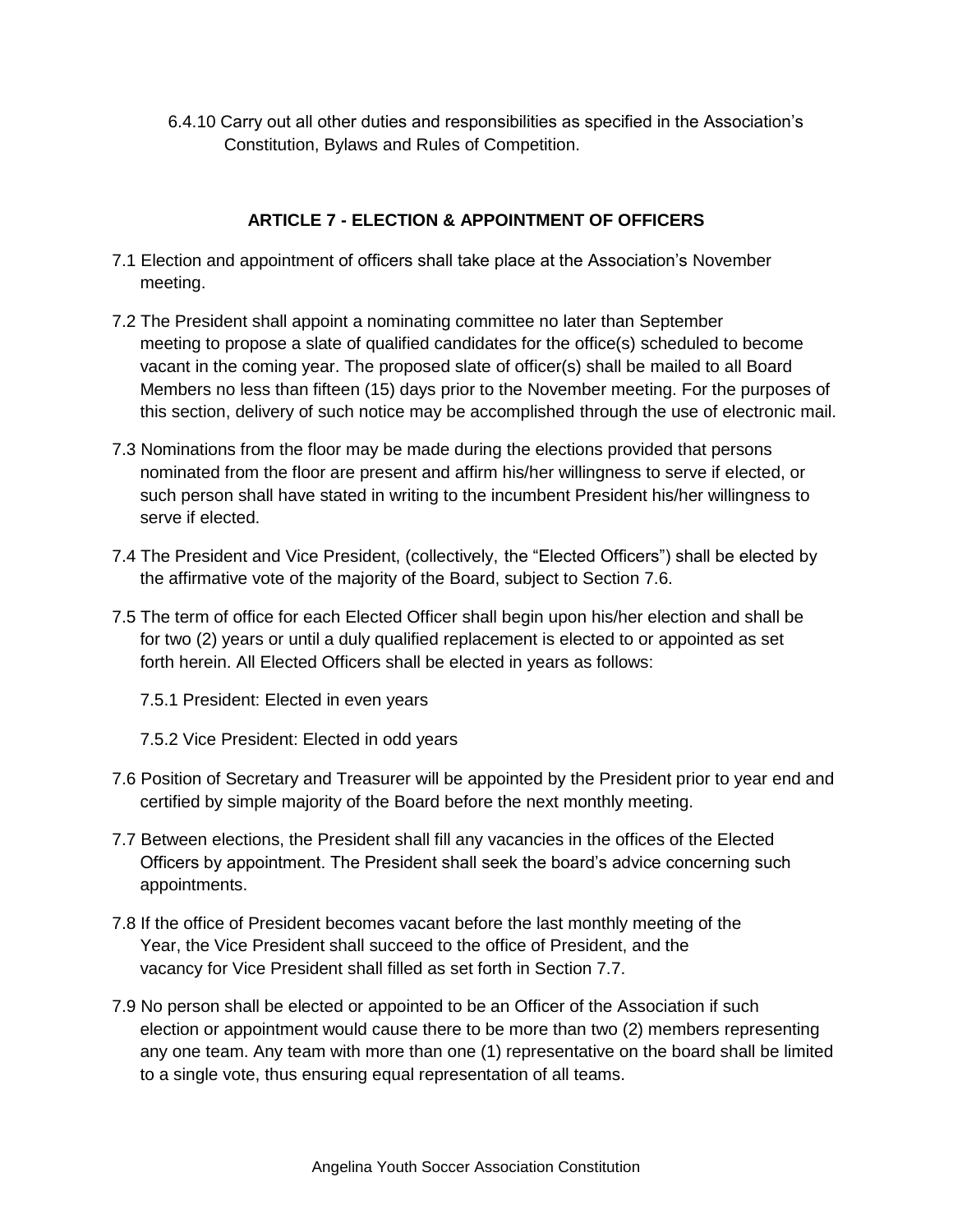#### **ARTICLE 8 – MEETINGS**

- 8.1 The Board shall meet at least monthly, and more often if the Board so desires, at a time and place scheduled by the Board and made known to each of the Board members. No notice of a regularly scheduled meeting shall be required unless a change of time or place is necessary. Such notice may be accomplished by the most expedient means available, including the use of electronic mail.
- 8.2 At any meeting of the Board, a quorum will exist if a simple majority of the votes held by the members of the Board are represented at such meeting (a "Quorum").
- 8.3 Special meetings of the Board may be called by the President or by a simple majority of the members of the Board by giving notice by U.S. or electronic mail to each Board member at least ten (10) days prior to such special meeting. A special meeting may only address the specified business for which the meeting was called.
- 8.5 Except as otherwise set forth herein, the Board shall decide all matters by a majority vote of the members of the Board.
- 8.6 All meetings shall be conducted in accordance with either (i) the most recent edition of Robert's Rules of Order, Revised unless specified elsewhere in this Constitution or the Bylaws or (ii) the Sponsor's rules of order. The President may modify the order of presentation of any meeting's business to accommodate guests and/or Board members or to permit the efficient handling of matters which come before the Board.

#### **ARTICLE 9 – HEADQUARTERS**

9.1 The Association's headquarters shall be located at the home of the incumbent President where the files and records of the Association shall be maintained, or at such other location as the incumbent President may designate.

#### **ARTICLE 10 - SEASONAL AND FISCAL YEAR**

- 10.1 The seasonal year shall be the same as the Sponsor's seasonal year. August 1 through July 31.
- 10.2 The fiscal year shall begin on January 1 and end on December 31 of the year.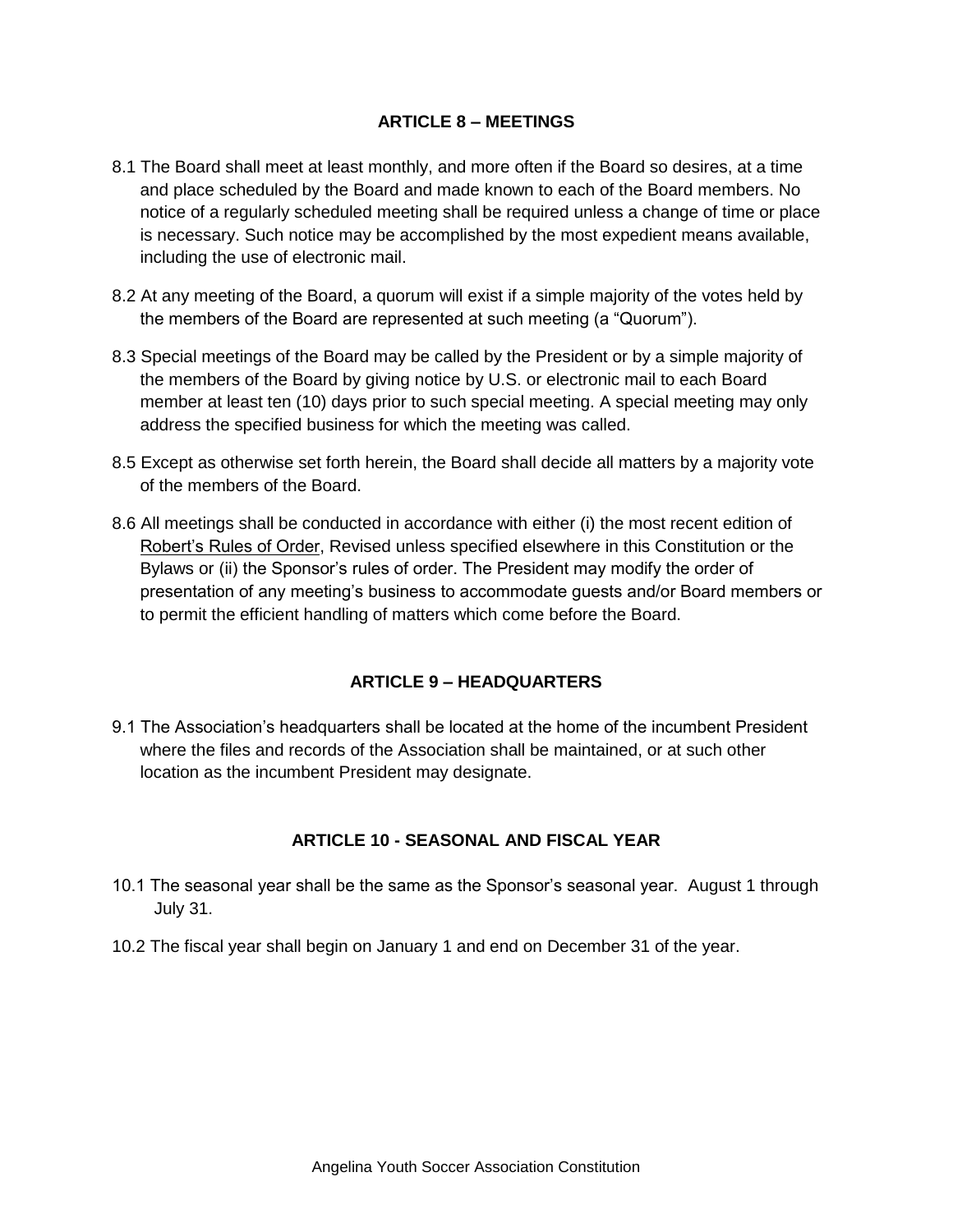#### **ARTICLE 11 - DISCIPLINE OF MEMBER CLUBS, OFFICERS AND DIRECTORS**

- 11.1 The Board, after an affirmative vote of a majority of the Board, may expel any registered member Club when such member's activities are not in accord with the Association's purpose as set forth in this Constitution and the Bylaws or where there have been numerous and knowing violations of this Constitution, the Bylaws or Rules of Competition by the member in question. The Board in their sole discretion, after an affirmative vote of a majority of Board shall have authority to fine or impose some other reasonable sanction on a member, for violations of the Association's Constitution, the Bylaws or Rules of Competition. The fine or sanction(s) may vary depending on the magnitude of the violation as determined by the Board.
- 11.2 Member in Good Standing: in order for a Club Team to be in good standing, such Team must be current on all obligations to the Association and to the Sponsor, including but not limited to the timely payment of all dues, fees and other moneys owed. Furthermore, disciplinary action pursuant to section 11.1 herein, may subject a Team to suspension of its good standing with the Association. Loss of good standing will occur automatically in the event that a Team is not current, or has not satisfied Its financial obligations as of the date of any scheduled or special board meeting. Loss of good standing will result in the Team's forfeiture of playing privileges until its financial defaults are cured, or until disciplinary sanctions previously imposed are removed.
- 11.3 Each Board member shall be given at least ten (10) days written notice of the proposed action to expel a member or Club Team to be taken at the next Association meeting.
- 11.4 Any Officer or Director may be removed from office for (i) gross neglect of assigned Association duties; (ii) willful misconduct; (iii) after two (2) consecutive unexcused absences from regular Board meetings.

#### **ARTICLE 12 - COMMITTEES**

12.1 The formation of standing committees shall require the approval of the Board. The President may form special committees in his or her sole discretion. These committees shall carry out the duties set forth in this Constitution, the Bylaws or as instructed by the Board or President.

#### **ARTICLE 13 – AMENDMENTS**

13.1 Any proposal or motions to amend this Constitution must be made in writing to the Secretary for distribution to the Board. In addition, ten (10) days prior written notice to each Board member of a meeting to amend this Constitution shall be required. Such notice shall